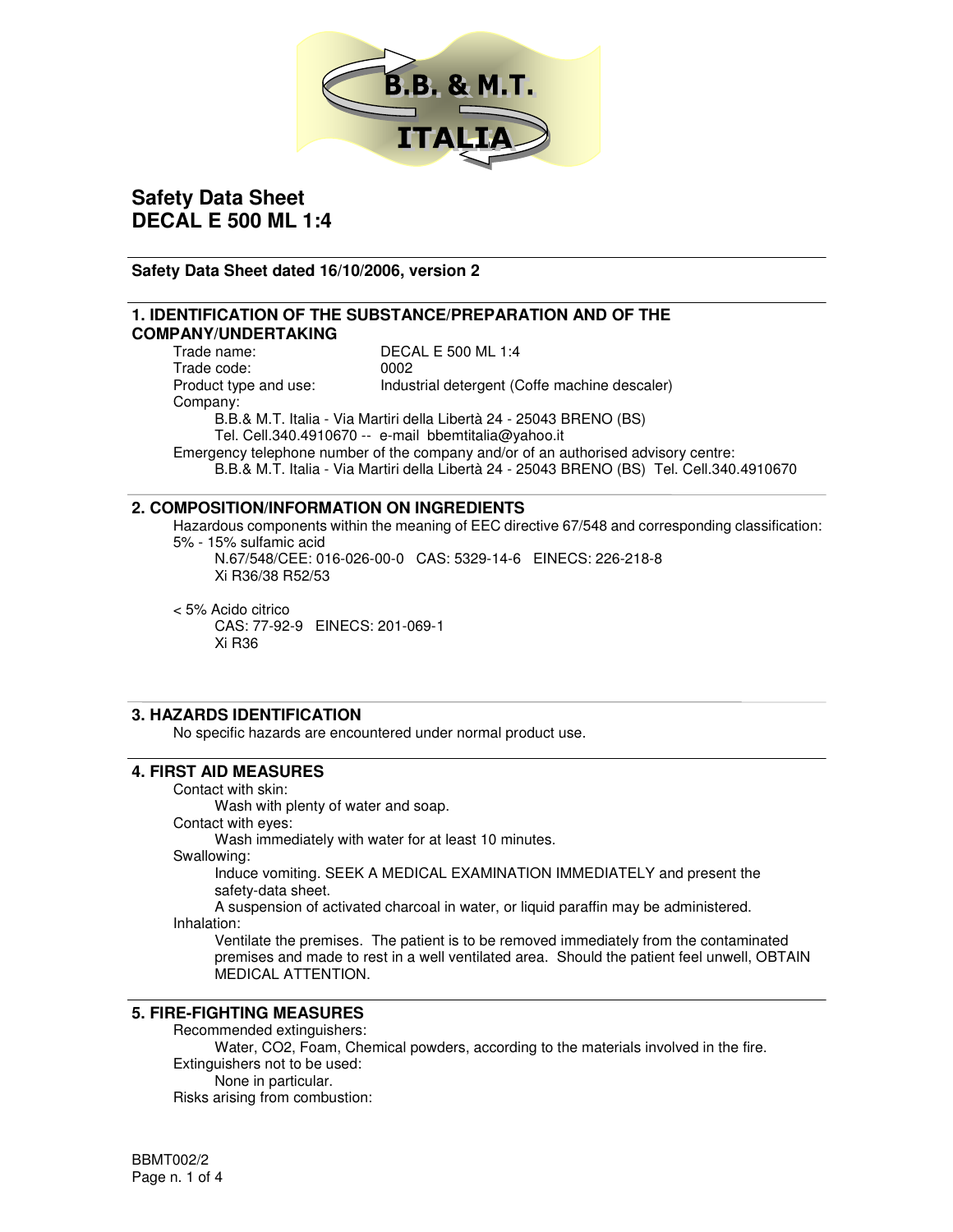

Avoid inhaling the fumes. Protective equipment: Use protection for the respiratory tract.

### **6. ACCIDENTAL RELEASE MEASURES**

Measures for personal safety:

Use gloves and protective clothing.

Environmental measures:

Limit leakages with earth or sand.

If the product has escaped into a water course, into the drainage system, or has contaminated the ground or vegetation, notify the competent authorities.

Cleaning methods:

If the product is in a liquid form, stop it from entering the drainage system. Recover the product for re-use if possible, or for elimination. The product might, where appropriate, be absorbed by inert material.

After the product has been recovered, rinse the area and materials involved with water.

### **7. HANDLING AND STORAGE**

Handling precautions:

Avoid contact and inhalation of the vapours. See, too, paragraph 8 below. Do not eat or drink while working. Incompatible materials: None in particular. Storage conditions: Instructions as regards storage premises: Adequately ventilated premises.

## **8. EXPOSURE CONTROLS/PERSONAL PROTECTION**

Precautionary measures: Give adequate ventilation to the premises where the product is stored and/or handled. Respiratory protection: Not needed for normal use. Protection for hands: Not needed for normal use. Eye protection: Not needed for normal use. Protection for skin: No special precaution must be adopted for normal use. Exposure limit(s) (ACGIH): None.

## **9. PHYSICAL AND CHEMICAL PROPERTIES**

pH: ca. 2,0 sol 10 g/L Melting point: n.a.<br>Flash point: not Explosive properties: none Solubility in water: soluble

Odour: Characteristic not flammable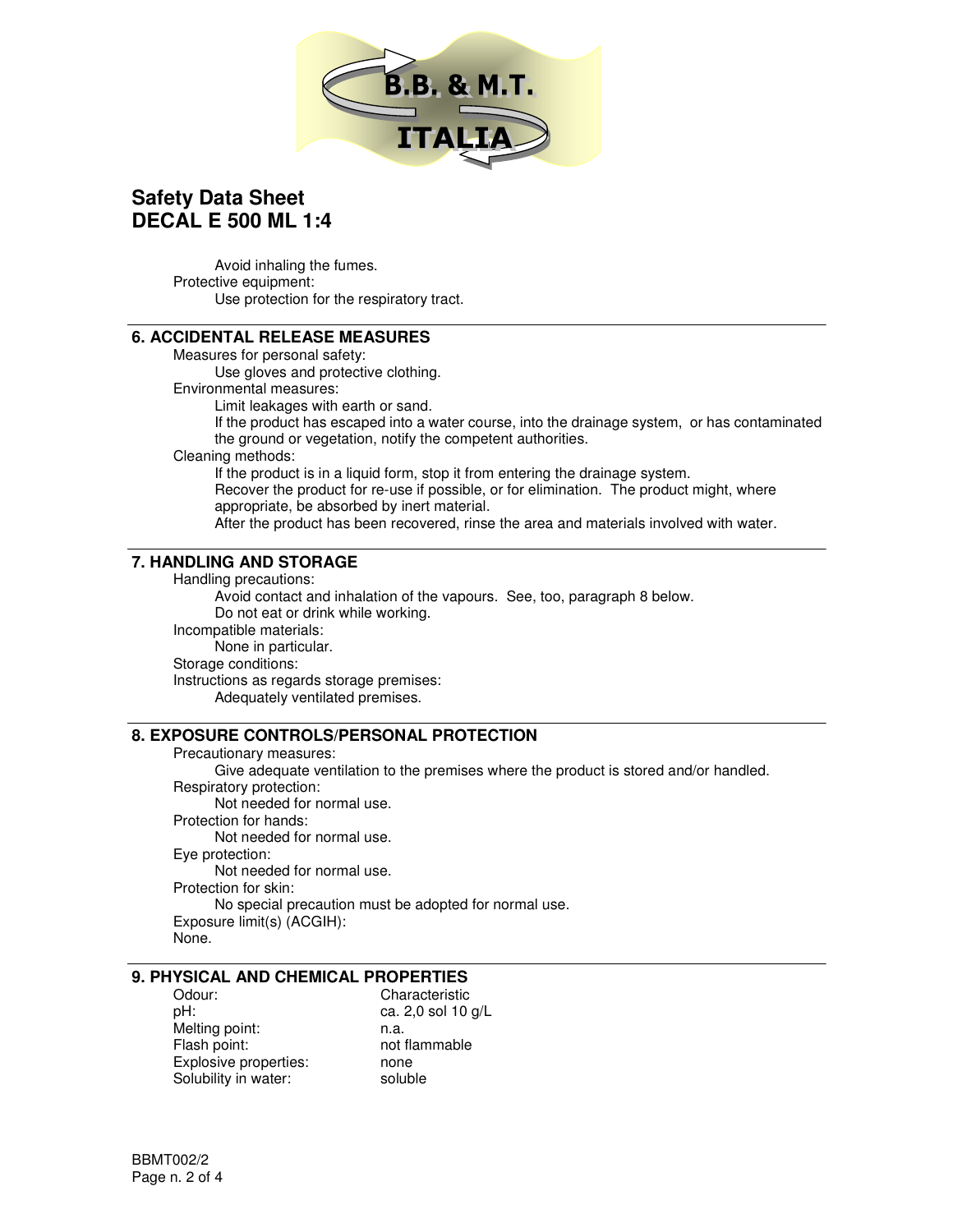

## **10. STABILITY AND REACTIVITY**

Conditions to avoid: Stable under normal conditions. Substances to avoid: None in particular. Hazardous decomposition products: None.

### **11. TOXICOLOGICAL INFORMATION**

The concentration of each substance should be borne in mind in assessing the toxicological effects deriving from the preparation.

Set out below is the toxicological information relating to the main substances in the preparation. The product does not contain toxicologically relevant substances.

### **12. ECOLOGICAL INFORMATION**

Adopt good working practices, so that the product is not released into the environment. List of substances dangerous for the environment and corresponding classification:

5% - 15% sulfamic acid

N.67/548/CEE: 016-026-00-0 CAS: 5329-14-6 EINECS: 226-218-8 R52/53 Harmful to aquatic organisms, may cause long-term adverse effects in the aquatic environment.

| WKG-Germany: | 1 (according to VwVws-Germany)                                            |
|--------------|---------------------------------------------------------------------------|
|              | Do not allow to enter open bodies of water and the subsoil.               |
| Austria:     | Wasserrechtsgesetz 1959 (BGBI 215/1959) and specific Emissionsverordnung. |
| Germany:     | Wasserhaushaltsgesetz (BGBI I 1996 S 1696)                                |
| EU:          | Directive 76/464/EC                                                       |

#### **13. DISPOSAL CONSIDERATIONS**

Recover if possible. In so doing, comply with the local and national regulations currently in force.

EW –Code:

161001 (watery liquid waste, contains dangerous substances)

Waste Code Austria ONORM S2100: 52102 (inorganic acids and mixture of inorganics acids)

| А: |  | Abfallwirtsschaftsgesetz 2002 (BGBI I 102/202) |  |  |
|----|--|------------------------------------------------|--|--|
|    |  |                                                |  |  |

- G: Kreislaufwirtschafts- und Abfallgesetez (BGBI I 1994 S 2705)
- EU: EEC 259/93

#### **14. TRANSPORT INFORMATION**

No dangerous good according to international trasport regulation

| ADR/RID:   | n.a. |
|------------|------|
| IMDG:      | n.a. |
| IATA/ICAO: | n.a. |